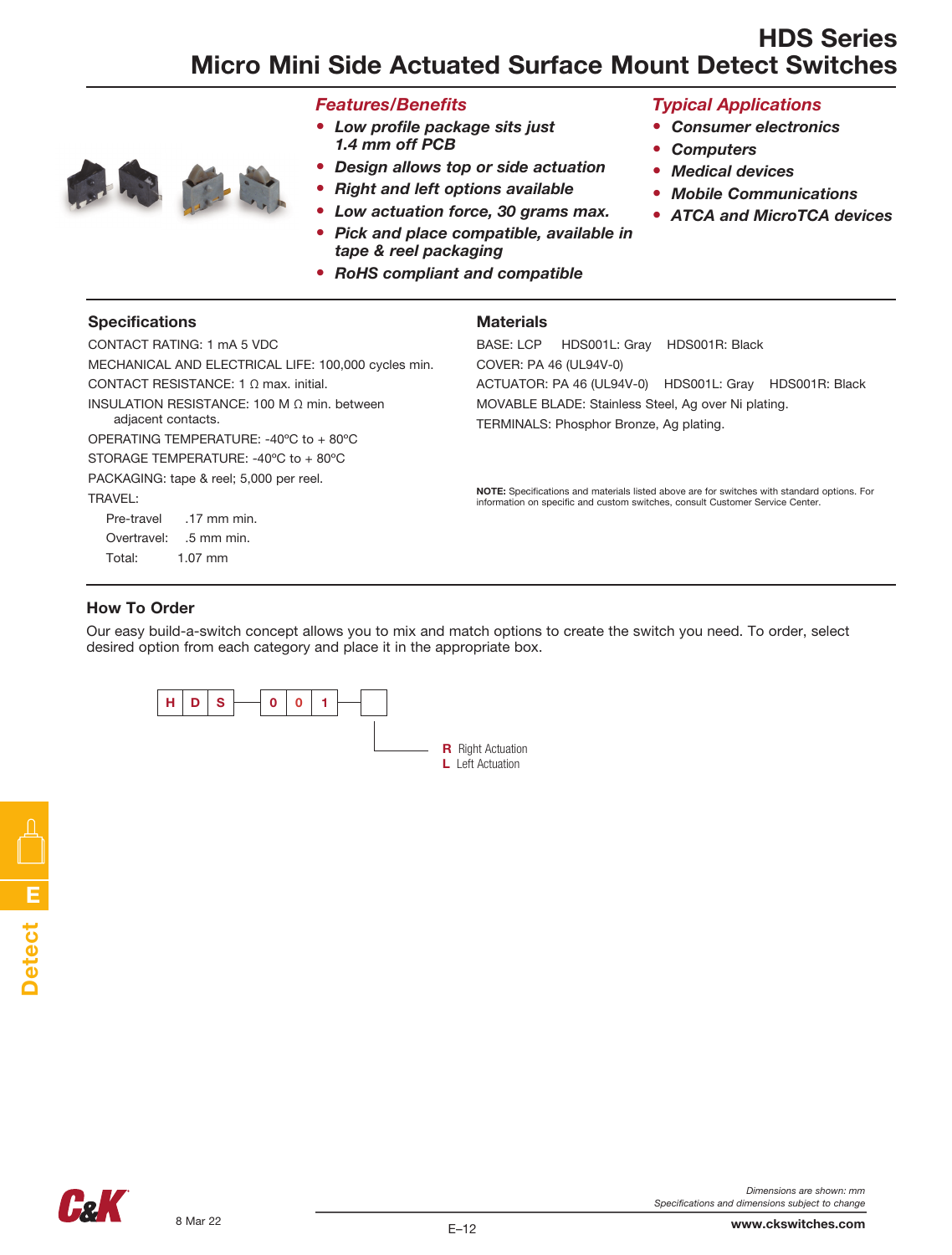Complete part numbers for HDS Series are shown below.







*Dimensions are shown: mm*

*Specifications and dimensions subject to change*



E–13